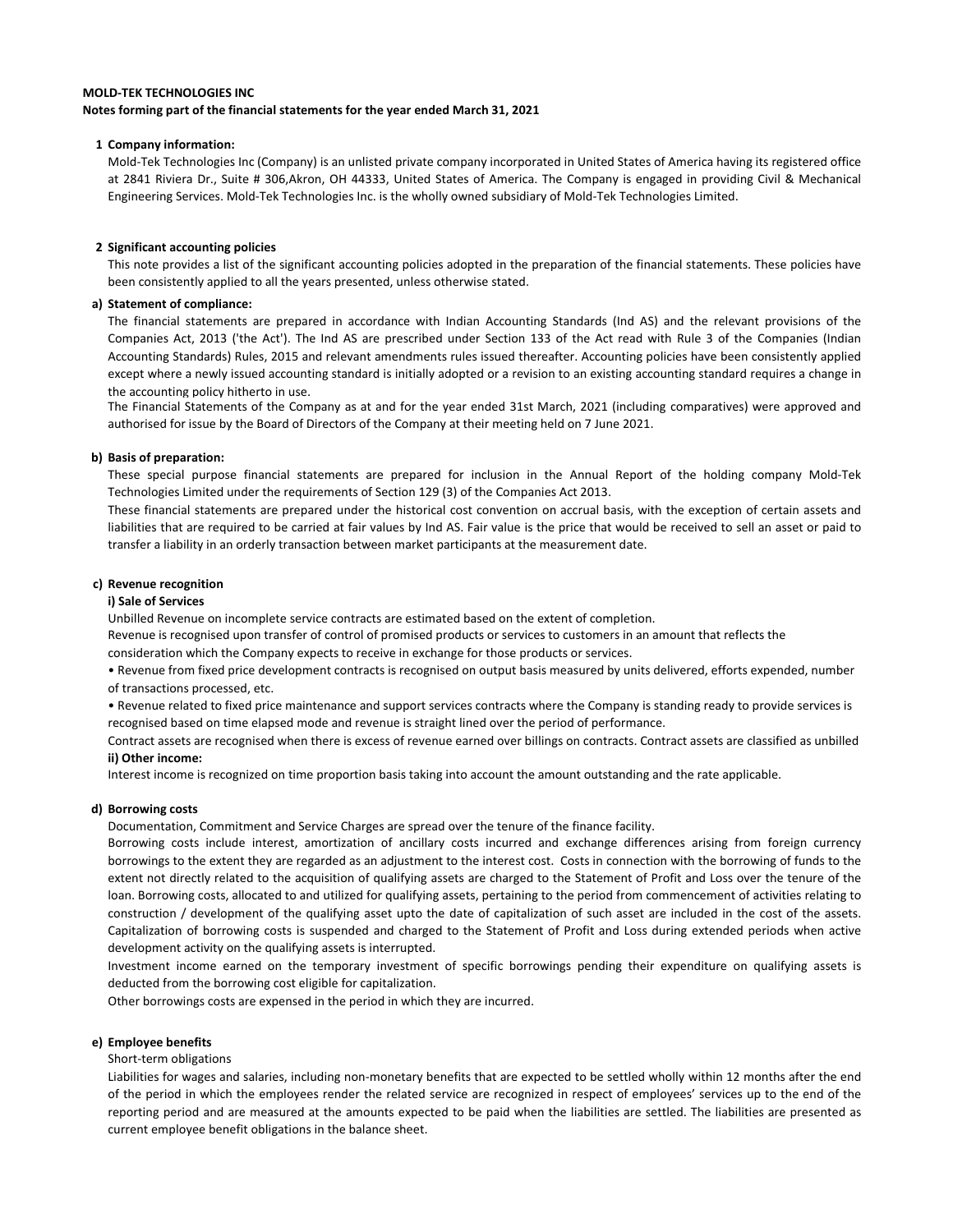### **f) Income taxes**

Tax expense for the year comprises current and deferred tax.

Current Tax is the amount of tax payable on the taxable income for the year as determined in accordance with the applicable tax rates and the provisions of the Income-tax Act, 1961 and other applicable tax laws that have been enacted or substantively enacted by the end of the reporting period.

### **g) Property, plant and equipment:**

Freehold land is carried at historical cost. Property, plant and equipment are stated at historical cost less depreciation. Historical cost includes expenditure that is directly attributable to the acquisition of the items.

Subsequent costs are included in the asset's carrying amount or recognized as a separate asset, as appropriate, only when it is probable that future economic benefits associated with the item will flow to the Company and the cost of the item can be measured reliably. The carrying amount of any component accounted for as separate asset is derecognized when replaced. All other repairs and maintenance are charged to profit or loss during the reporting period in which they are incurred.

Property, Plant and equipment retired from active use and held for sale are stated at the lower of their net book value and net realizable value and are disclosed separately.

An item of property, plant and equipment is derecognised upon disposal or when no future economic benefits are expected to arise from the continued use of the asset. Any gain or loss arising on the disposal or retirement of an item of property, plant and equipment is determined as the difference between the sales proceeds and the carrying amount of the asset and is recognised in profit or loss.

### **h) Expenditure during construction period:**

Expenditure during construction period (including finance cost related to borrowed funds for construction or acquisition of qualifying PPE) is included under Capital Work-in-Progress and the same is allocated to the respective PPE on the completion of their construction. Advances given towards acquisition or construction of PPE outstanding at each reporting date are disclosed as Capital Advances under "Other non-current Assets".

### **i) Depreciation**

Depreciation is the systematic allocation of the depreciable amount of PPE over its useful life and is provided on the straight line method over the useful lives as prescribed in Schedule II to the Act.

### **j) Intangible assets and amortization:**

Intangible assets acquired separately are measured on initial recognition cost and are amortized on straight line method based on the estimated useful lives.

The amortized period and amortization method are reviewed at each financial year end.

Cost of Software is amortized over a period of five years.

### **k) Impairment of assets:**

Intangible assets and property, plant and equipment: Intangible assets and property, plant and equipment are evaluated for recoverability whenever events or changes in circumstances indicate that their carrying amounts may not be recoverable. For the purpose of impairment testing, the recoverable amount (i.e. the higher of the fair value less cost to sell and the value-in-use) is determined on an individual asset basis unless the asset does not generate cash flows that are largely independent of those from other assets. In such cases, the recoverable amount is determined for the Cash Generating Unit (CGU) to which the asset belongs.

If such assets are considered to be impaired, the impairment to be recognized in the statement of profit and loss is measured by the amount by which the carrying value of the assets exceeds the estimated recoverable amount of the asset. An impairment loss is reversed in the statement of profit and loss if there has been a change in the estimates used to determine the recoverable amount. The carrying amount of the asset is increased to its revised recoverable amount, provided that this amount does not exceed the carrying amount that would have been determined (net of any accumulated amortization or depreciation) had no impairment loss been recognized for the asset in prior years.

### **l) Provisions, contingent liabilities & contingent assets:**

The Company recognises provisions when there is present obligation as a result of past event and it is probable that there will be an outflow of resources and reliable estimate can be made of the amount of the obligation. If the effect of the time value of money is material, provisions are determined by discounting the expected future cash flows to net present value using an appropriate pre-tax discount rate that reflects current market assessments of the time value of money and, where appropriate, the risks specific to the liability. Unwinding of the discount is recognised in the Statement of Profit and Loss as a finance cost. Provisions are reviewed at each reporting date and are adjusted to reflect the current best estimate.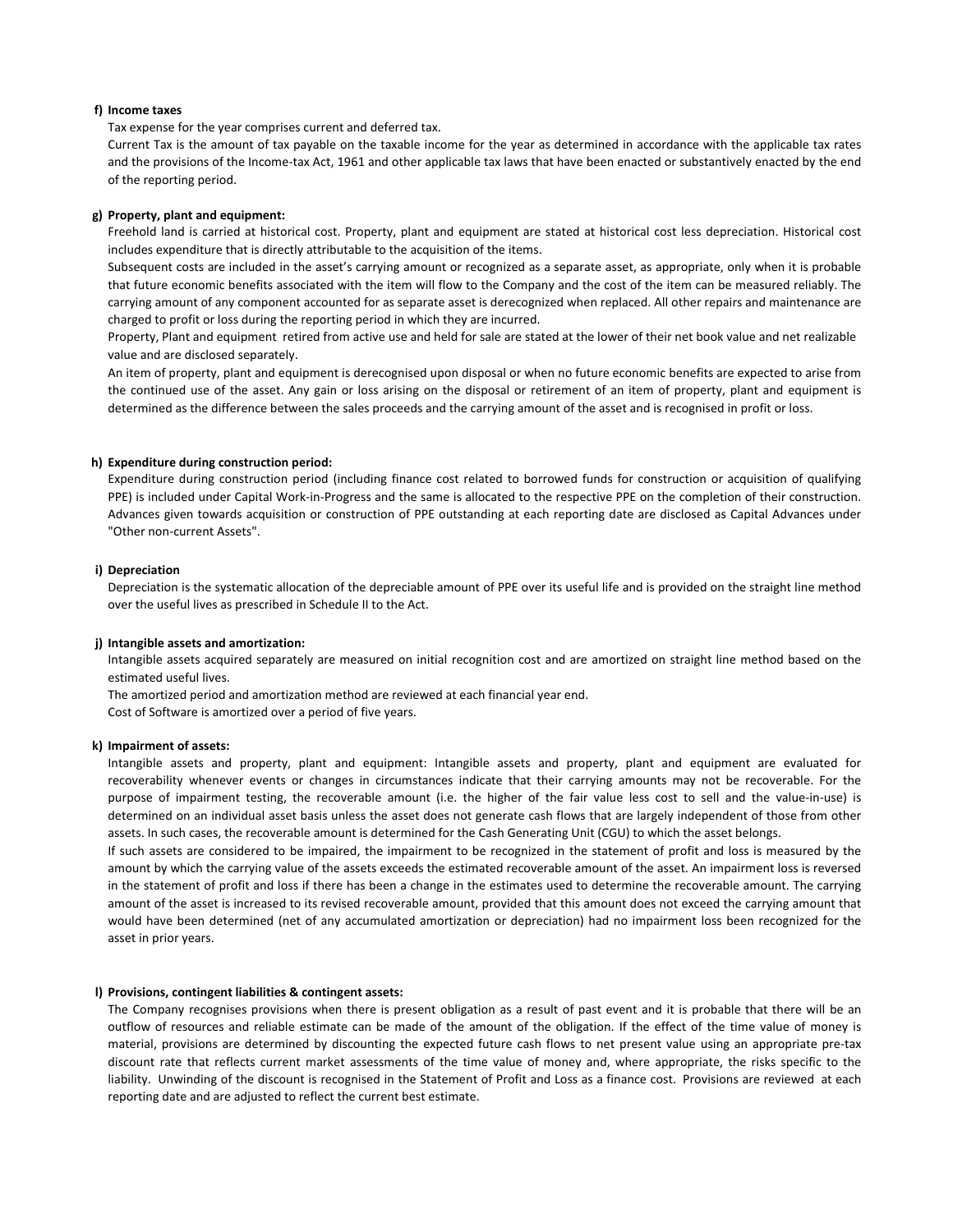A present obligation that arises from past events where it is either not probable that an outflow of resources will be required to settle or a reliable estimate of the amount cannot be made, is disclosed as a contingent liability. Contingent Liabilities are also disclosed when there is a possible obligation arising from past events, the existence of which will be confirmed only by the occurrence or non-occurrence of one or more uncertain future events not wholly within the control of the Company.

Contingent assets are not recognized in financial statements since this may result in the recognition of income that may never be realised.

#### **m) Financial instruments:**

Financial assets and financial liabilities are recognised when the Company becomes a party to the contractual provisions of the instrument.

Financial assets and financial liabilities are initially measured at fair value. Transaction costs that are directly attributable to the acquisition or issue of financial assets and financial liabilities (other than financial assets and financial liabilities at fair value through profit **Financial assets**

#### **(i) Financial assets carried at amortised cost**

A financial asset is subsequently measured at amortised cost if it is held within a business model whose objective is to hold the asset in **(ii) Financial assets at fair value through other comprehensive income**

A financial asset is subsequently measured at fair value through other comprehensive income if it is held within a business model whose objective is achieved by both collecting contractual cash flows and selling financial assets and the contractual terms of the financial asset give rise on specified dates to cash flows that are solely payments of principal and interest on the principal amount outstanding. Further, in case where the company has made an irrevocable selection based on its business model, for its investments which are classified as equity instruments, the subsequent changes in fair value are recognized in other comprehensive income.

### **(iii) Financial assets at fair value through profit or loss**

A financial asset which is not classified in any of the above categories are subsequently fair valued through profit or loss.

(iv) The Company recognizes loss allowances using the expected credit loss (ECL) model for the financial assets which are not fair valued through profit or loss. Loss allowance for trade receivables with no significant financing component is measured at an amount equal to lifetime ECL. For all other financial assets, expected credit losses are measured at an amount equal to the 12-month ECL, unless there has been a significant increase in credit risk from initial recognition in which case those are measured at lifetime ECL. The amount of expected credit losses (or reversal) that is required to adjust the loss allowance at the reporting date to the amount that is required to be recognised is recognized as an impairment gain or loss in statement of profit or loss.

# **Financial liabilities and equity instruments**

**Classification as debt or equity**

**Equity instruments** Financial liabilities and equity instruments issued by the Company are classified according to the substance of the contractual

An equity instrument is any contract that evidences a residual interest in the assets of the Company after deducting all of its liabilities. Equity instruments are recorded at the proceeds received, net of direct issue costs.

### **Financial liabilities**

Trade and other payables are initially measured at fair value, net of transaction costs, and are subsequently measured at amortised cost, using the effective interest rate method where the time value of money is significant

**Derecognition of financial instruments** Interest bearing bank loans, overdrafts and unsecured loans are initially measured at fair value and are subsequently measured at

The Company derecognizes a financial asset when the contractual rights to the cash flows from the financial asset expire or it transfers the financial asset and the transfer qualifies for derecognition under Ind AS 109. A financial liability (or a part of a financial liability) is derecognized from the Company's balance sheet when the obligation specified in the contract is discharged or cancelled or expires.

#### **Fair value of financial instruments**

In determining the fair value of its financial instruments, the Company uses a variety of methods and assumptions that are based on market conditions and risks existing at each reporting date. The methods used to determine fair value include discounted cash flow analysis, available quoted market prices and dealer quotes. All methods of assessing fair value result in general approximation of value, and such value may or may not be realized.

### **Offsetting financial instruments**

Financial assets and liabilities are offset and the net amount is reported in the balance sheet where there is a legally enforceable right to offset the recognized amounts and there is an intention to settle on a net basis or realize the asset and settle the liability simultaneously. The legally enforceable right must not be contingent on future events and must be enforceable in the normal course of business and in the event of default, insolvency or bankruptcy of the Company or the counterparty.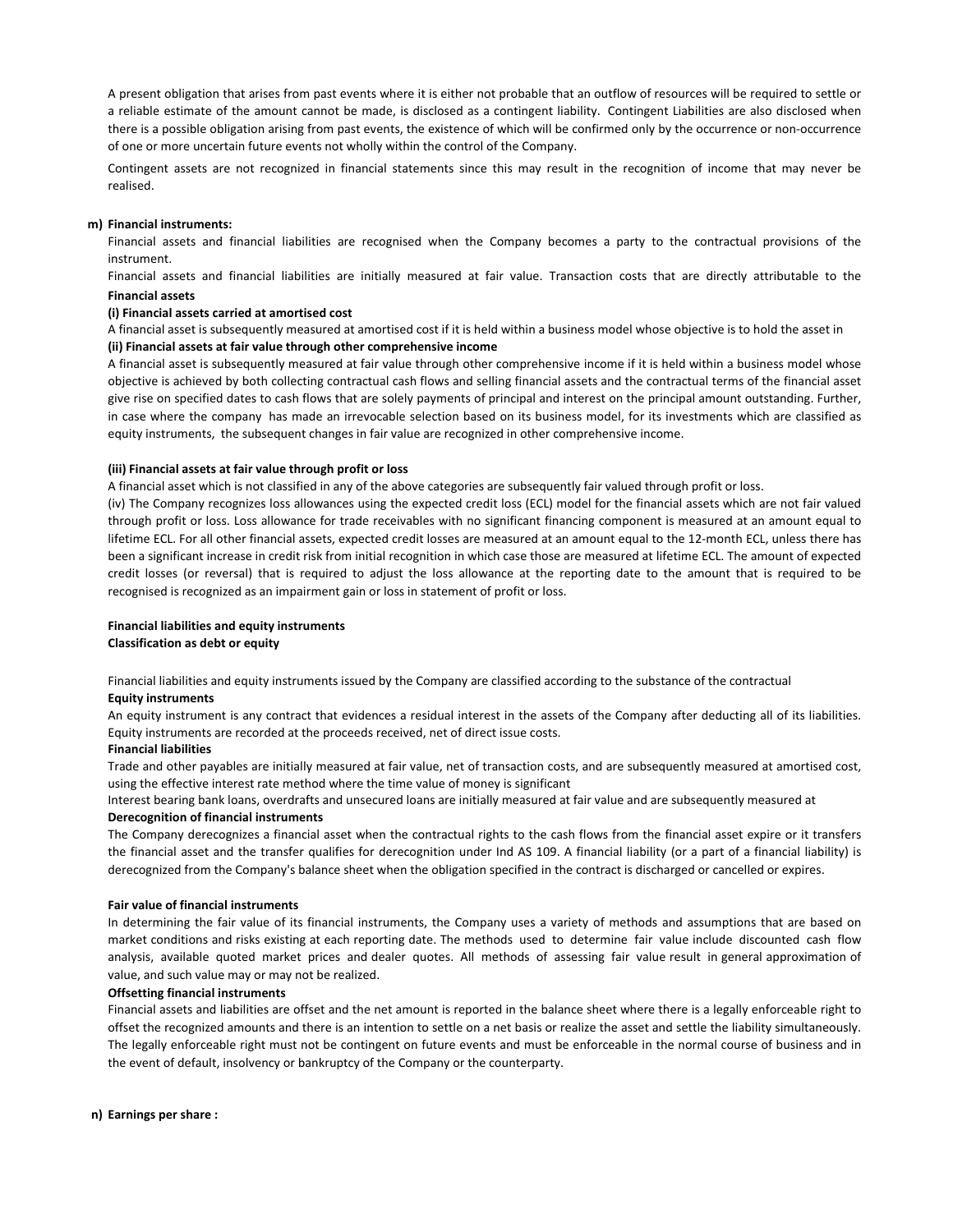The basic earnings per share is computed by dividing the profit/(loss) for the year attributable to the equity shareholders by the weighted average number of equity shares outstanding during the year. For the purpose of calculating diluted earnings per share, profit/(loss) for the year attributable to the equity shareholders and the weighted average number of the equity shares outstanding during the year are adjusted for the effects of all dilutive potential equity shares.

### **o) Cash and cash equivalents:**

Cash and cash equivalents include cash on hand and demand deposits with banks. Cash equivalents are short-term balances (with an original maturity of three months or less), highly liquid investments that are readily convertible into known amounts of cash and which are subject to insignificant risk of changes in value.

### **p) Transactions in foreign currencies:**

The financial statements of the Company are presented in US Dollars (USD), which is the functional currency of the Company and the presentation currency for the financial statements.

Transactions denominated in foreign currencies are recorded at the exchange rate prevailing on the date of the transaction. Foreign currency monetary assets and liabilities such as cash, receivables, payables, etc., are translated at year end exchange rates.

Exchange differences arising on settlement of transactions and translation of monetary items are recognised as income or expense in the year in which they arise.

### **q) Segment reporting - Identification of segments:**

An operating segment is a component of the Company that engages in business activities from which it may earn revenues and incur expenses, whose operating results are regularly reviewed by the company's chief operating decision maker to make decisions for which discrete financial information is available. Based on the management approach as defined in Ind AS 108, the chief operating decision maker evaluates the Company's performance and allocates resources based on an analysis of various performance indicators by business segments and geographic segments.

### **r) Leases:**

### **The Company as lessee**

The Company's lease asset classes primarily consist of leases for buildings. The Company assesses whether a contract contains a lease, at inception of a contract. A contract is, or contains, a lease if the contract conveys the right to control the use of an identified asset for a period of time in exchange for consideration. To assess whether a contract conveys the right to control the use of an identified asset, the Company assesses whether: (i) the contract involves the use of an identified asset (ii) the Company has substantially all of the economic benefits from use of the asset through the period of the lease and (iii) the Company has the right to direct the use of the asset.

At the date of commencement of the lease, the Company recognizes a right-of-use asset ("ROU") and a corresponding lease liability for all lease arrangements in which it is a lessee, except for leases with a term of twelve months or less (short-term leases) and low value leases. For these short-term and low value leases, the Company recognizes the lease payments as an operating expense on a straight-line basis over the term of the lease.

Certain lease arrangements includes the options to extend or terminate the lease before the end of the lease term. ROU assets and lease liabilities includes these options when it is reasonably certain that they will be exercised.

The right-of-use assets are initially recognized at cost, which comprises the initial amount of the lease liability adjusted for any lease payments made at or prior to the commencement date of the lease plus any initial direct costs less any lease incentives. They are subsequently measured at cost less accumulated depreciation and impairment losses.

Right-of-use assets are depreciated from the commencement date on a straight-line basis over the shorter of the lease term and useful life of the underlying asset. Right of use assets are evaluated for recoverability whenever events or changes in circumstances indicate that their carrying amounts may not be recoverable. For the purpose of impairment testing, the recoverable amount (i.e. the higher of the fair value less cost to sell and the value-in-use) is determined on an individual asset basis unless the asset does not generate cash flows that are largely independent of those from other assets. In such cases, the recoverable amount is determined for the Cash Generating Unit (CGU) to which the asset belongs.

The lease liability is initially measured at amortized cost at the present value of the future lease payments. The lease payments are discounted using the interest rate implicit in the lease or, if not readily determinable, using the incremental borrowing rates in the country of domicile of these leases. Lease liabilities are remeasured with a corresponding adjustment to the related right of use asset if the Company changes its assessment if whether it will exercise an extension or a termination option.

Lease liability and ROU asset are separately presented in the Balance Sheet and lease payments are classified as financing cash flows.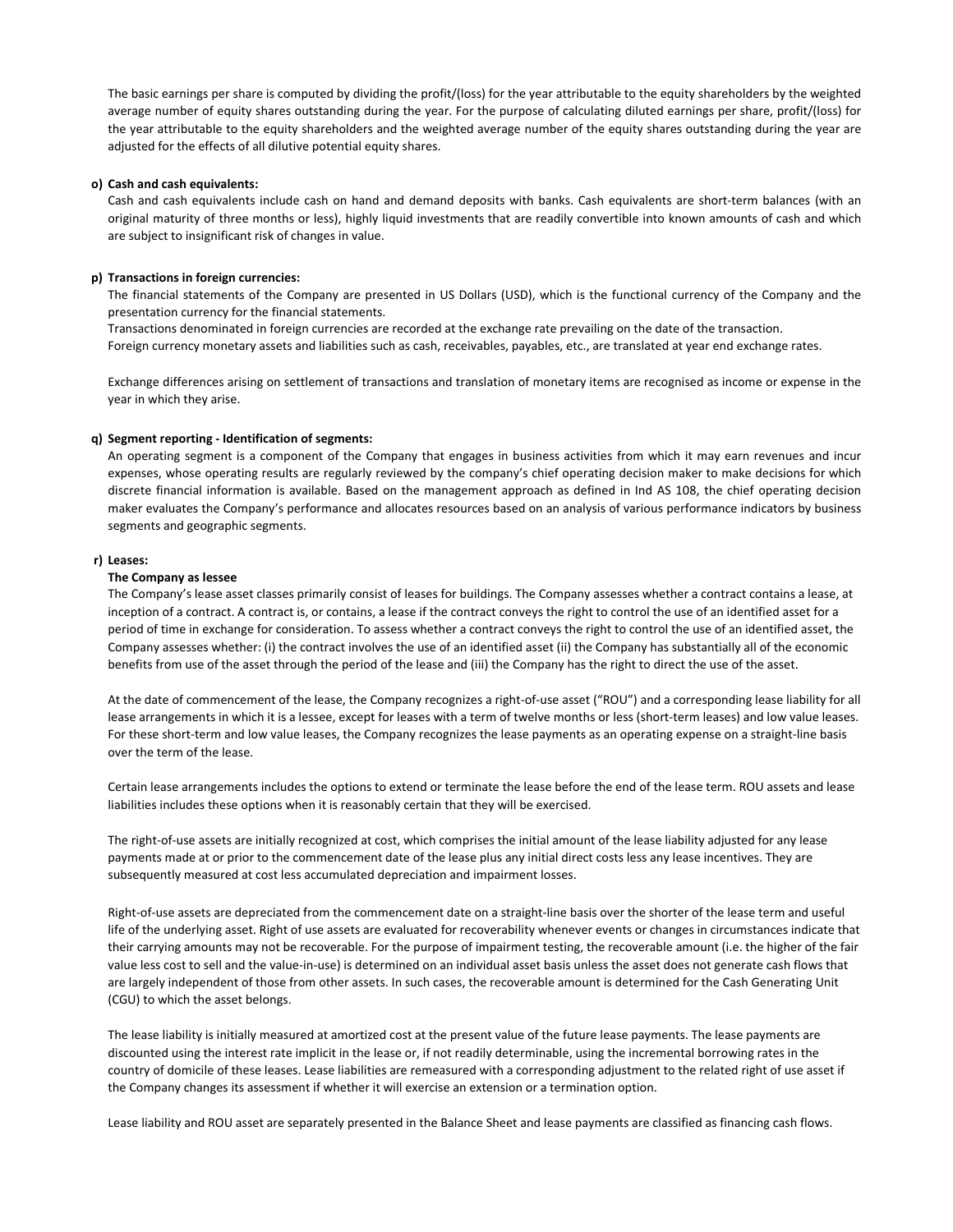### **The Company as lessor**

Leases for which the Company is a lessor is classified as a finance or operating lease. Whenever the terms of the lease transfer substantially all the risks and rewards of ownership to the lessee, the contract is classified as a finance lease. All other leases are classified as operating leases.

When the Company is an intermediate lessor, it accounts for its interests in the head lease and the sublease separately. The sublease is classified as a finance or operating lease by reference to the right-of-use asset arising from the head lease For operating leases, rental income is recognized on a straight line basis over the term of the relevant lease.

### **s) Rounding off amounts:**

All amounts disclosed in the financial statements and notes have been rounded off to the nearest thousands as per the requirement of

### **t) New and amended standards adopted by the Company**

The standards issued, but not yet effective up to the date of issuance of the Company's financial statements are disclosed below. The company has applied the following standards and amendments for the first time for its annual reporting period commencing 1 April 2019:

- Ind AS 116, Leases
- Uncertainty over Income Tax Treatments Appendix C to Ind AS 12, Income Taxes
- Amendment to Ind AS 12, Income Taxes
- Plan Amendment, Curtailment or Settlement Amendments to Ind AS 19, Employee Benefits

The amendments listed above did not have any material impact on the amounts recognised in prior periods and to the current period.

### **u) Recent accounting pronouncements**

There is no such notification which would have been applicable from April 1, 2021.

### **3 Use of estimates and critical accounting judgements:**

In preparation of the financial statements, the Company makes judgements, estimates and assumptions about the carrying values of assets and liabilities that are not readily apparent from other sources. The estimates and the associated assumptions are based on historical experience and other factors that are considered to be relevant. Actual results may differ from these estimates.

The estimates and the underlying assumptions are reviewed on an ongoing basis. Revisions to accounting estimates are recognised in the period in which the estimate is revised and future periods affected.

Significant judgements and estimates relating to the carrying values of assets and liabilities include useful lives of property, plant and equipment and intangible assets, impairment of property, plant and equipment, intangible assets and investments, provision for employee benefits and other provisions, recoverability of deferred tax assets, commitments and contingencies.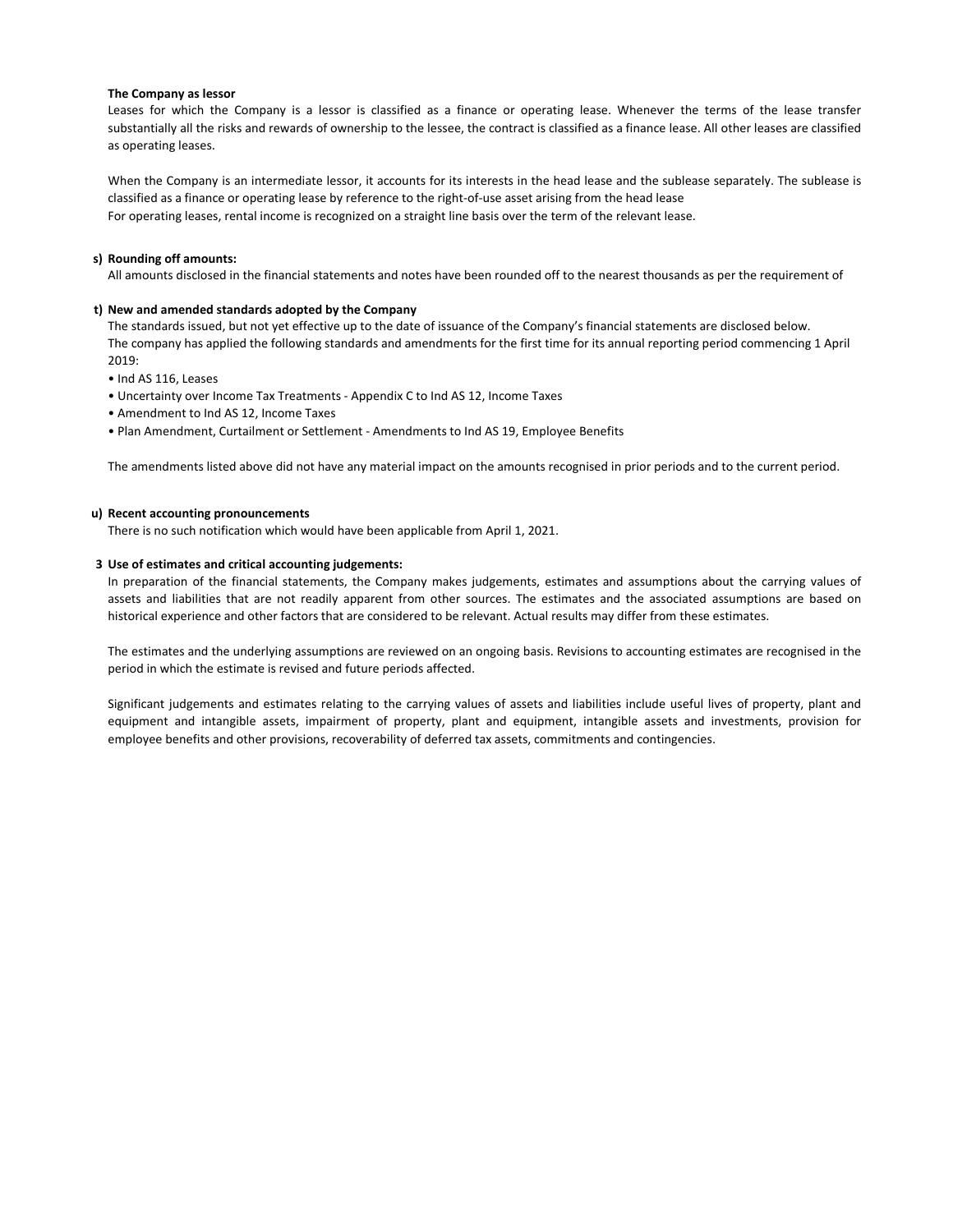# **BALANCE SHEET AS AT 31 MARCH, 2021**

### **All amounts in USD '000, unless otherwise stated**

| <b>Particulars</b>                                                       | <b>Note</b>    | As at<br>31 March, 2021 | As at<br>31 March, 2020 |
|--------------------------------------------------------------------------|----------------|-------------------------|-------------------------|
| <b>I. ASSETS</b>                                                         |                |                         |                         |
| <b>Non-current assets</b>                                                |                |                         |                         |
| (a) Property, plant and equipment                                        |                | 5.99                    | 8.35                    |
| (b) Intangible assets                                                    | 4              | 6.47                    | 11.43                   |
| (c) Financial assets                                                     |                |                         |                         |
| Other financial assets                                                   | 5              | 1.20                    | 1.20                    |
| <b>Current assets</b>                                                    |                |                         |                         |
| (a) Financial assets                                                     |                |                         |                         |
| (i) Trade receivables                                                    | 6              | 1709.93                 | 2126.46                 |
| (ii) Cash and cash equivalents                                           | 7              | 361.69                  | 573.70                  |
| <b>TOTAL ASSETS</b>                                                      |                | 2085.28                 | 2721.14                 |
|                                                                          |                |                         |                         |
| <b>II. EQUITY AND LIABILITIES</b>                                        |                |                         |                         |
| <b>Equity</b>                                                            |                |                         |                         |
| (a) Equity share capital                                                 | 8              | 85.44                   | 85.44                   |
| (b) Other equity                                                         | 9              | 138.67                  | 119.50                  |
| <b>Liabilities</b>                                                       |                |                         |                         |
| <b>Current liabilities</b>                                               |                |                         |                         |
| <b>Financial liabilities</b>                                             |                |                         |                         |
| Trade payables                                                           |                |                         |                         |
| (A) Total outstanding dues of micro enterprises and small enterpises     | 10             |                         |                         |
| (B) Total outstanding dues of creditors other than micro enterprises     |                |                         |                         |
| and small enterpises                                                     |                | 1861.17                 | 2516.20                 |
| <b>TOTAL EQUITY AND LIABILITIES</b>                                      |                | 2085.28                 | 2721.14                 |
| Summary of significant accounting policies                               | $\overline{2}$ |                         |                         |
| The accompanying notes are an integral part of the financial statements. |                |                         |                         |

As per our report of even date **For M.Anandam & Co., On behalf of the Board Chartered Accountants** (FRN: 000125S)

 **Sd/-**  M R Vikram Prasad K. Raju Partner Director (2001) 2012 12:00:00 Partner Director (2001) 2013 2014 2014 2015 2016 2017 2017 2017 2017 201 M. No 021012

Date: 07.06.2021 Date: 07.06.2021

Sd/-

Place: Hyderabad Place: Goergia, United States of America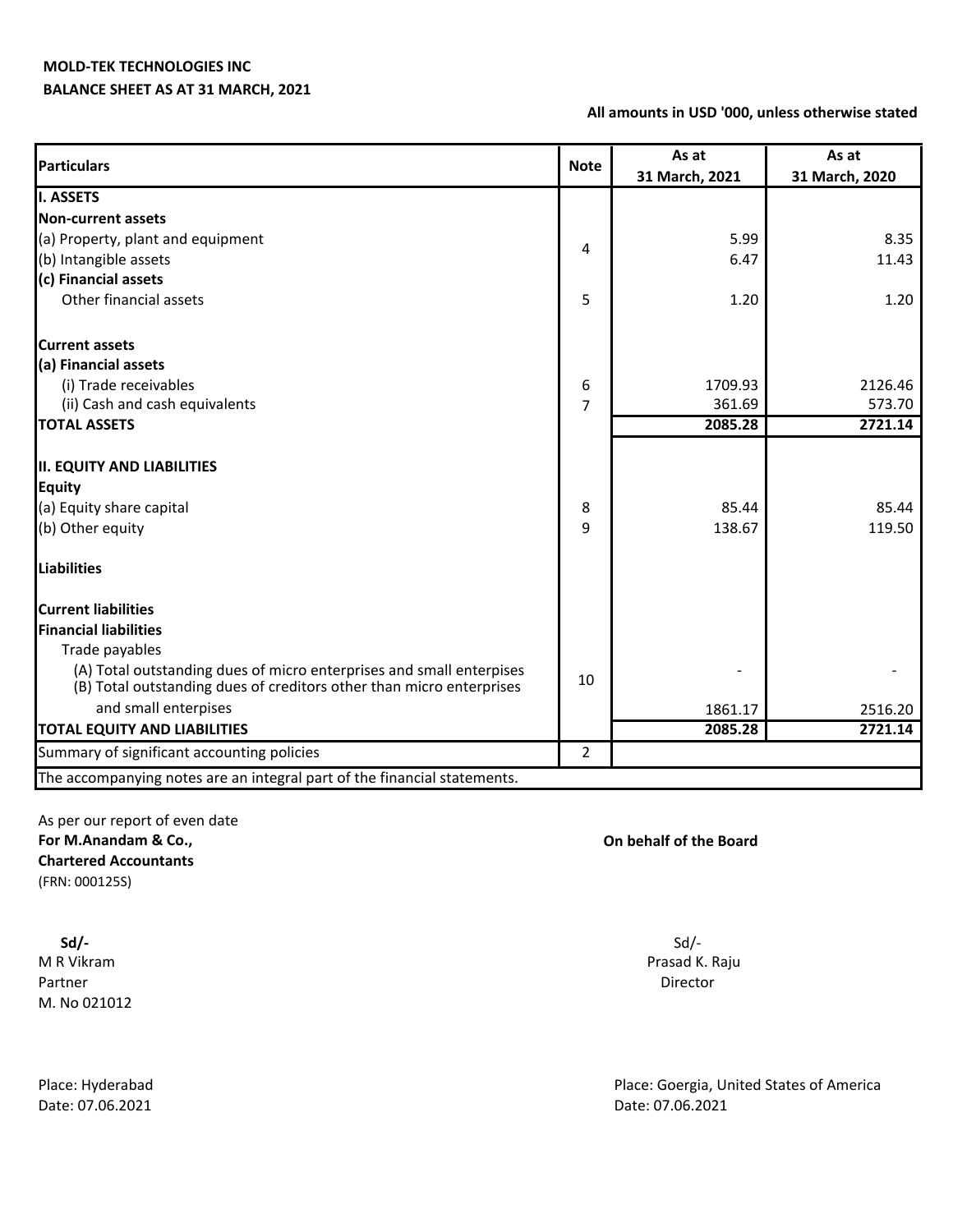# **MOLD-TEK TECHNOLOGIES INC STATEMENT OF PROFIT AND LOSS FOR THE YEAR ENDED 31 MARCH, 2021**

| <b>Particulars</b>                                       | <b>Note</b>    | Year ended     | Year ended     |
|----------------------------------------------------------|----------------|----------------|----------------|
|                                                          |                | 31 March, 2021 | 31 March, 2020 |
| I. Revenue from operations                               | 11             | 9391.52        | 10385.16       |
| II. Other income                                         | 12             | 147.19         | 173.63         |
| III. Total income $(I + II)$                             |                | 9538.71        | 10558.79       |
| <b>IV. Expenses</b>                                      |                |                |                |
| Employee benefits expense                                | 13             | 597.80         | 929.82         |
| Depreciation and amortization expense                    | 14             | 7.63           | 13.57          |
| Other expenses                                           | 15             | 8912.51        | 9588.37        |
| <b>Total expenses</b>                                    |                | 9517.94        | 10531.76       |
|                                                          |                | 20.77          |                |
| V. Profit before tax (III - IV)                          |                |                | 27.03          |
| VI. Tax expense:                                         |                |                |                |
| Current tax                                              |                | 1.60           | 1.43           |
| VII. Profit for the year (V-VI)                          |                | 19.17          | 25.60          |
| VIII. Other comprehensive income                         |                |                |                |
| a) Items that will not be reclassified to profit or loss |                |                |                |
| b) Items that will be reclassified to profit or loss     |                |                |                |
| Other comprehensive income (net of tax)                  |                |                |                |
|                                                          |                |                |                |
| IX. Total comprehensive income for the year              |                | 19.17          | 25.60          |
| X. Earnings per equity share (Face value of Rs.2 each) : |                |                |                |
| (1) Basic                                                | 24             | 0.22           | 0.30           |
| (2) Diluted                                              |                | 0.22           | 0.30           |
| Summary of significant accounting policies               | $\overline{2}$ |                |                |

**All amounts in USD '000, unless otherwise stated**

The accompanying notes are an integral part of the financial statements.

As per our report of even date **For M.Anandam & Co., Chartered Accountants** (FRN: 000125S)

 Sd/- Sd/- M R Vikram Prasad K. Raju Partner Director (2001) 2012 12:00:00 Partner Director (2001) 2013 2014 2014 2015 2016 2017 2017 2017 2017 201 M. No 021012

**On behalf of the Board**

Place: Hyderabad Place: Goergia, United States of America Date: 07.06.2021 Date: 07.06.2021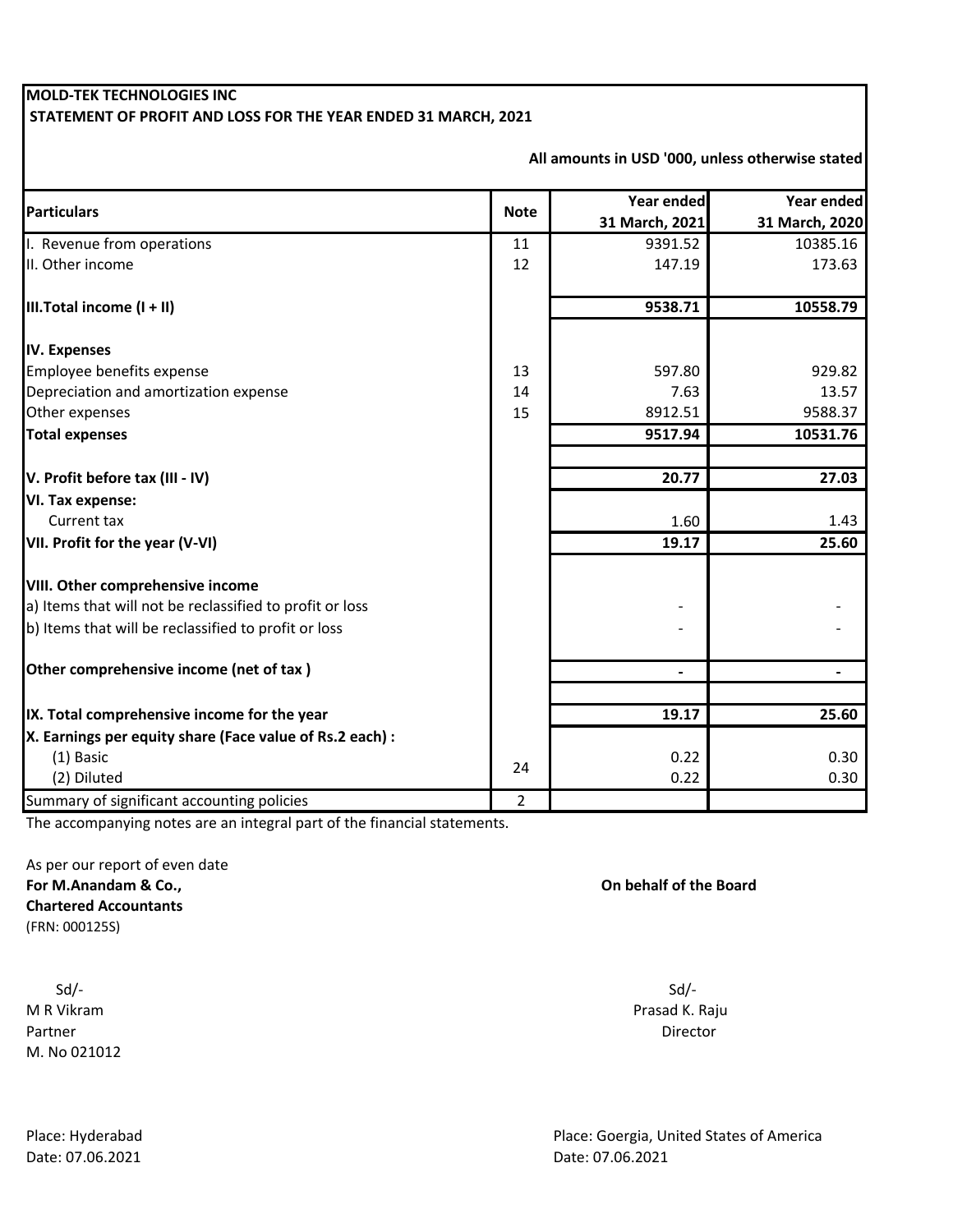### **MOLD-TEK TECHNOLOGIES INC STATEMENT OF CASH FLOWS FOR THE YEAR ENDED 31 MARCH 2021**

| All amounts in USD '000 unless otherwise stated           |               |               |
|-----------------------------------------------------------|---------------|---------------|
|                                                           | Year ended    | Year ended    |
| <b>Particulars</b>                                        | 31 March 2021 | 31 March 2020 |
| Cash flow from operating activities                       |               |               |
| Profit before tax                                         | 20.77         | 27.03         |
| <b>Adjustments for:</b>                                   |               |               |
| Depreciation and amortisation expense                     | 7.63          | 13.57         |
| Bad debts written off                                     | 169.57        | 216.29        |
| Operating Profit before working capital changes           | 197.97        | 256.90        |
| Change in operating assets and liabilities                |               |               |
| Decrease/(Increase) in trade receivables                  | 246.95        | (255.09)      |
| Decrease in financial assets other than trade receivables |               | 2.48          |
| Increase/(Decrease) in trade payables                     | (655.03)      | 384.22        |
| <b>Cash Generated from Operations</b>                     | (210.11)      | 388.51        |
| Income taxes paid                                         | 1.60          | 1.43          |
| Net cash inflow from operating activities                 | (211.71)      | 387.08        |
| <b>Cash flows from investing activities</b>               |               |               |
| Purchase of property plant and equipment                  | (0.30)        | (0.30)        |
| Net cash (outflow) from investing activities              | (0.30)        | (0.30)        |
| Cash flow from financing activities                       |               |               |
| Net cash (outflow) from financing activities              |               |               |
| Net increase/ (decrease) in cash and cash equivalents     | (212.01)      | 386.78        |
| Cash and Cash equivalents at the beginning of the year    | 573.70        | 186.92        |
| Cash and Cash equivalents at the end of the year          | 361.69        | 573.70        |
|                                                           |               |               |

Cash flow statement has been prepared under the indirect method as set out in Ind AS - 7

The accompanying notes are an integral part of the financial statements. As per our report of even date **For M.Anandam & Co., On behalf of the Board Chartered Accountants** (FRN: 000125S)

Sd/- Sd/- M R Vikram Prasad K. Raju Partner Director (2001) 2012 12:30 Partner Director (2001) 2012 12:30 Partner Director (2001) 2012 12:30 Partner M. No 021012

Place: Hyderabad **Place: Hyderabad** Place: Goergia, United States of America Date: 07.06.2021 Date: 07.06.2021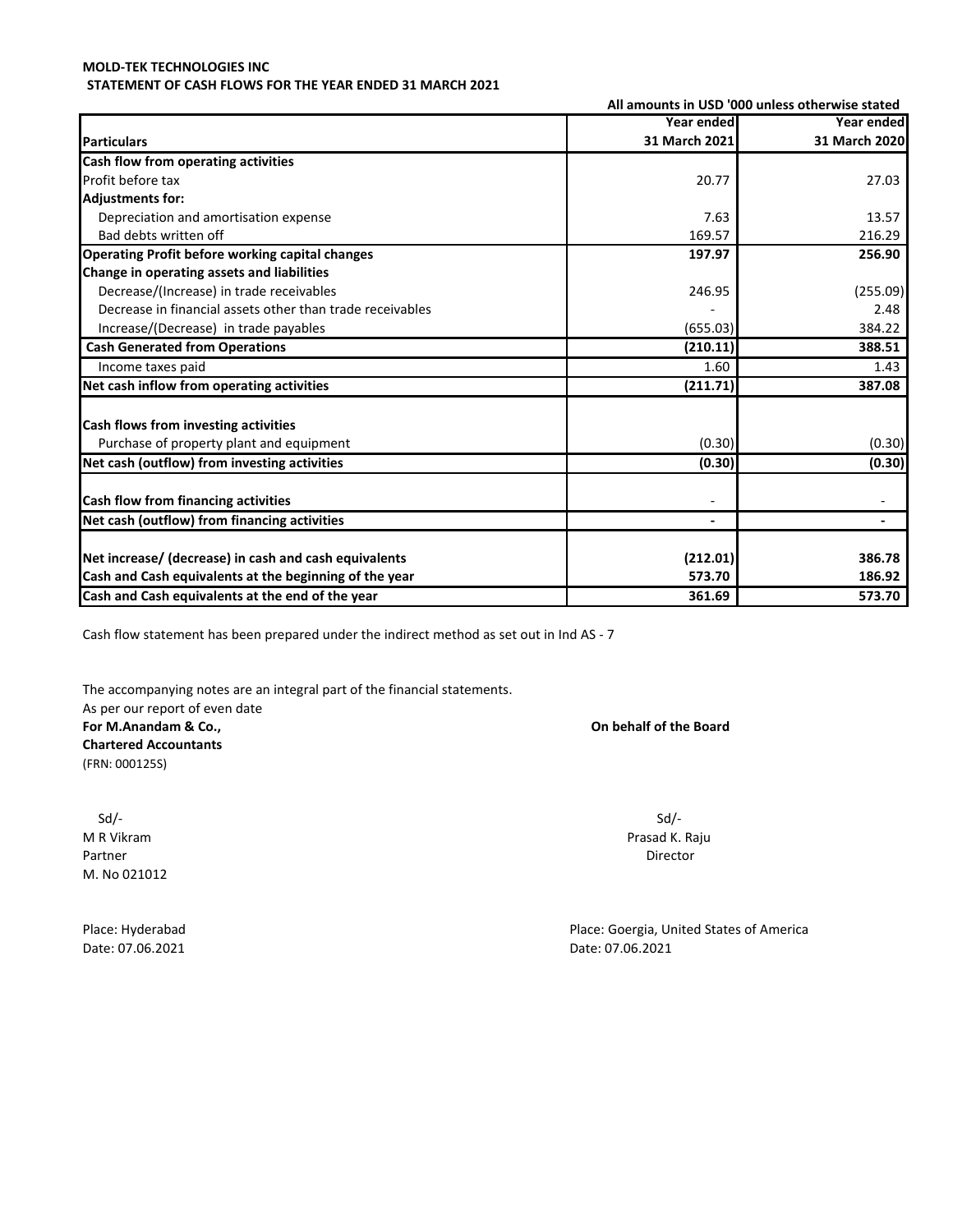**Notes to Financial Statements for the year ended 31 March, 2021**

**All amounts in USD '000 unless otherwise stated**

**5. Other financial assets (non - current)**

| <b>Particulars</b>         | As atl         | As at          |
|----------------------------|----------------|----------------|
|                            | 31 March, 2021 | 31 March, 2020 |
| Unsecured, considered good |                |                |
| Rent deposits              | 1.20           | 1.20           |
| <b>I TOTAL</b>             | 1.20           | 1.20           |

### **6. Trade receivables**

| <b>Particulars</b>                 | As atl         | As at          |
|------------------------------------|----------------|----------------|
|                                    | 31 March, 2021 | 31 March, 2020 |
| Unsecured, considered good         | 1709.93        | 2126.46        |
| Less: Allowance for doubtful debts | -              |                |
| <b>I TOTAL</b>                     | 1709.93        | 2126.46        |

### **7. Cash and cash equivalents**

| <b>Particulars</b>     | As atl         | As at          |
|------------------------|----------------|----------------|
|                        | 31 March, 2021 | 31 March, 2020 |
| a) Balances with banks |                |                |
| - in current accounts  | 361.69         | 573.70         |
| <b>TOTAL</b>           | 361.69         | 573.70         |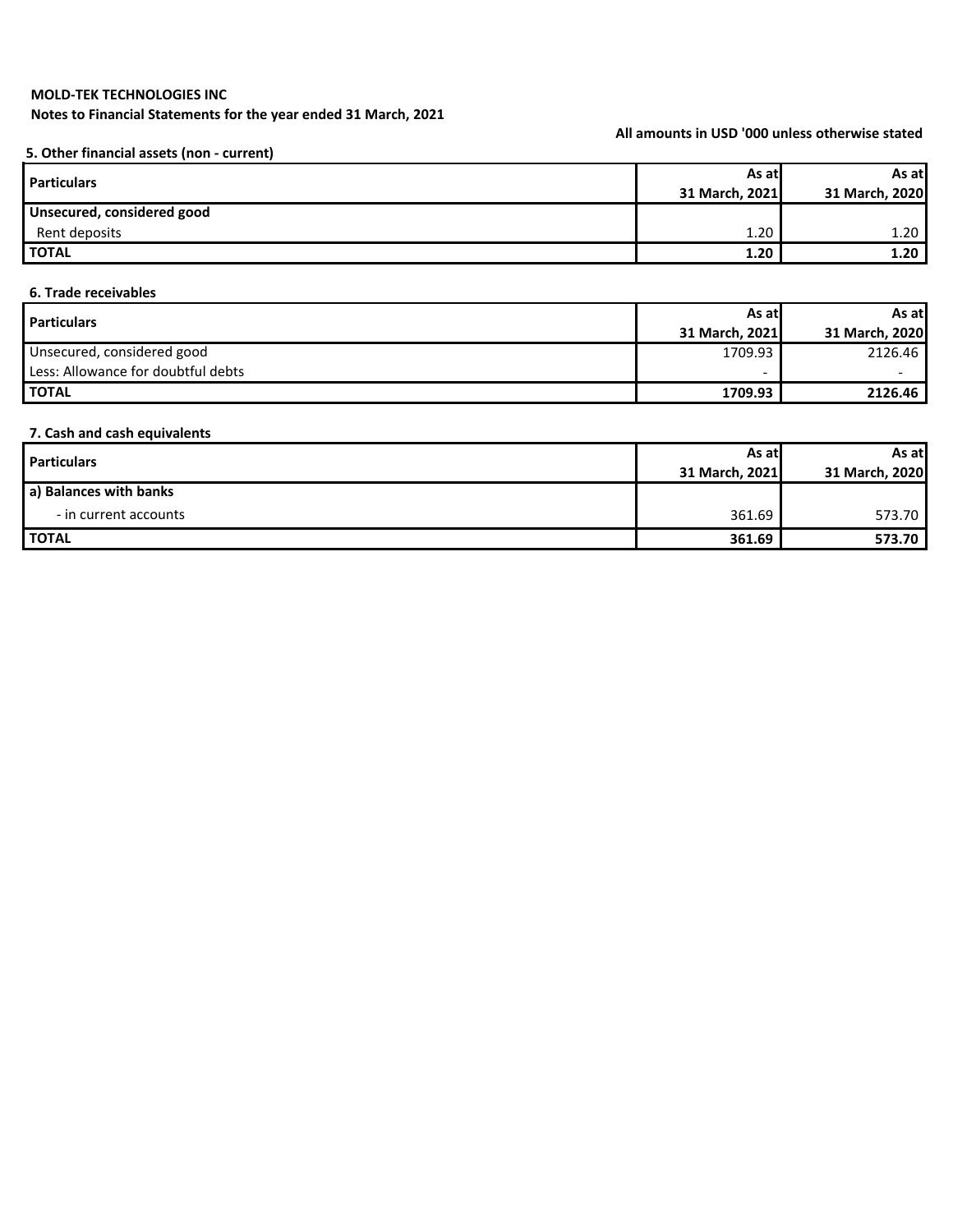### **Notes to Financial Statements for the year ended 31 March, 2021**

**All amounts in USD '000 unless otherwise stated**

### **8. Equity share capital**

| <b>Particulars</b>                                             | As at          | As at          |
|----------------------------------------------------------------|----------------|----------------|
|                                                                | 31 March, 2021 | 31 March, 2020 |
| <b>AUTHORIZED:</b>                                             |                |                |
| 85441 (2020 - 85441) Shares of \$1/- each                      | 85.44          | 85.44          |
|                                                                |                |                |
| <b>TOTAL</b>                                                   | 85.44          | 85.44          |
| <b>ISSUED, SUBSCRIBED &amp; PAID-UP CAPITAL</b>                |                |                |
| 85441 (2020 - 85441) Equity Shares of \$1/- each fully paid up | 85.44          | 85.44          |
|                                                                |                |                |
| <b>TOTAL</b>                                                   | 85.44          | 85.44          |

### **(A) Movement in equity share capital:**

| <b>Particulars</b>        | <b>Number of shares</b> |
|---------------------------|-------------------------|
|                           |                         |
| Balance at April 1, 2019  | 85,441                  |
| Movement during the year  |                         |
| Balance at March 31, 2020 | 85.441                  |
| Movement during the year  |                         |
| Balance at March 31, 2021 | 85,441                  |

### **(B) Details of shareholders holding more than 5% shares in the group**

|                               | As at                |           | As at                |           |
|-------------------------------|----------------------|-----------|----------------------|-----------|
| Name of the shareholder       | 31 March, 2021       |           | 31 March, 2020       |           |
|                               | <b>No. of Shares</b> | % holding | <b>No. of Shares</b> | % holding |
| Mold-Tek Technologies Limited | 85.441               | 100.00%   | 85.441               | 100.00%   |
| <b>Total</b>                  | 85.441               | 100.00%   | 85.441               | 100.00%   |

### **9. Other equity**

| <b>Particulars</b>          | As at l        | As atl         |
|-----------------------------|----------------|----------------|
|                             | 31 March, 2021 | 31 March, 2020 |
| <b>Reserves and surplus</b> |                |                |
| Retained earnings           | 138.67         | 119.50         |
| <b>TOTAL</b>                | 138.67         | 119.50         |

### **Retained earnings**

| <b>Particulars</b>     | As atl         | As atl         |
|------------------------|----------------|----------------|
|                        | 31 March, 2021 | 31 March, 2020 |
| Opening balance        | 119.50         | 93.90          |
| Profit for the year    | 19.17          | 25.60          |
| <b>Closing balance</b> | 138.67         | 119.50         |

# **Nature and purpose of reserves**

### **Retained earnings**

This reserve represents the cummulative profits of the group and effects of remeasurement of defined benefit obligations. This reserve is utilised in accordance with the provisions of the Companies Act, 2013.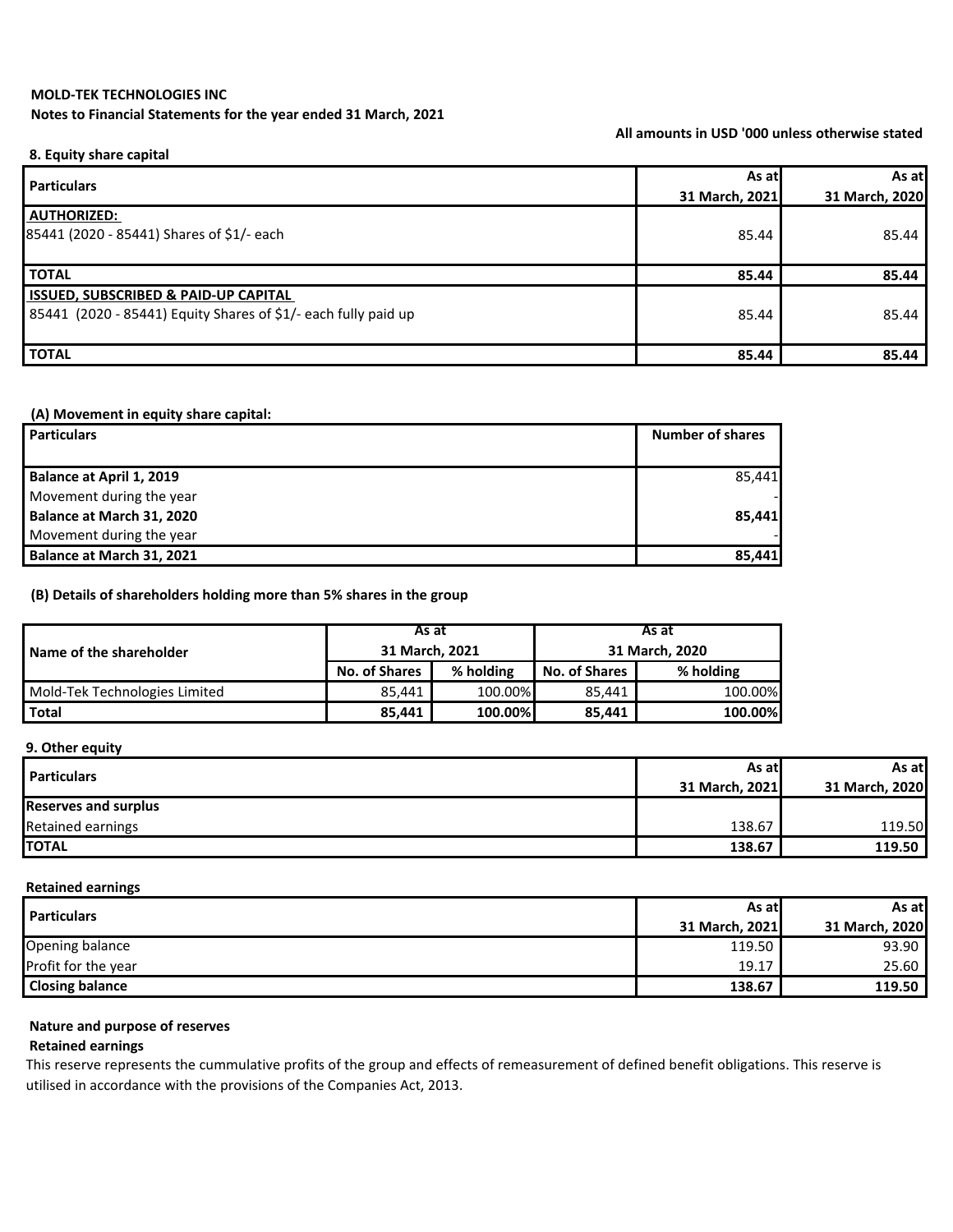# **MOLD-TEK TECHNOLOGIES INC Notes to Financial Statements for the year ended 31 March, 2021**

### **All amounts in USD '000 unless otherwise stated**

### **10. Trade payables**

| <b>Particulars</b>                                                   | As atl         | As at          |
|----------------------------------------------------------------------|----------------|----------------|
|                                                                      | 31 March. 2021 | 31 March, 2020 |
| Dues to micro enterprises and small enterprises (Refer Note below)   |                |                |
| Dues to creditors other than micro enterprises and small enterprises | 1861.17        | 2516.20        |
| <b>I TOTAL</b>                                                       | 1861.17        | 2516.20        |

## *Disclosures required under Section 22 of the Micro, Small and Medium Enterprises Development Act, 2006*

| <b>Particulars</b>                                                                               | As at          | As at          |
|--------------------------------------------------------------------------------------------------|----------------|----------------|
|                                                                                                  | 31 March, 2021 | 31 March, 2020 |
| i) Principal amount and the interest due thereon remaining unpaid to each supplier at the end of |                |                |
| Principal amount due to micro and small enterprises                                              |                |                |
| Interest due on above                                                                            |                |                |
| ii) Interest paid by the Company in terms of Section 16 of the Micro, Small and Medium           |                |                |
| Enterprises Development Act, 2006, along-with the amount of the payment made to the supplier     |                |                |
| beyond the appointed day during the period.                                                      |                |                |
| iii) Interest due and payable for the period of delay in making payment (which have              |                |                |
| been paid but beyond the appointed day during the period) but without adding                     |                |                |
| interest specified under the Micro, Small and Medium Enterprises Act, 2006.                      |                |                |
| iv) The amount of interest accrued and remaining unpaid at the end of each                       |                |                |
| accounting year.                                                                                 |                |                |
| v) Interest remaining due and payable even in the succeeding years, until such date              |                |                |
| when the interest dues as above are actually paid to the small enterprises for the purpose of    |                |                |
| disallowance of a deductible expenditure under section 23 of the Micro, Small and Medium         |                |                |
| Enterprises Development Act, 2006.                                                               |                |                |

Dues to Micro, Small and Medium Enterprises have been determined to the extent such parties have been identified on the basis of information collected by the Management.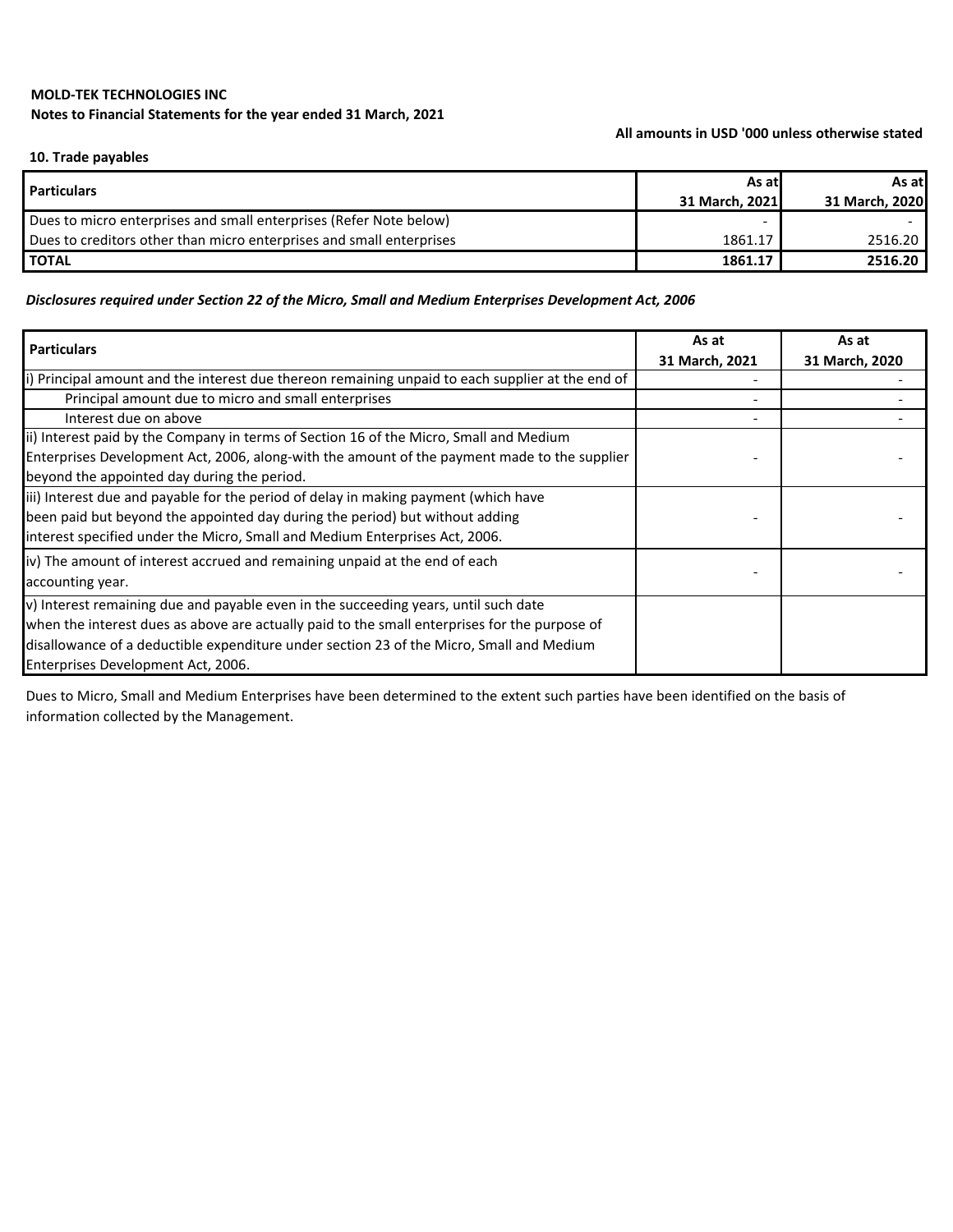### **MOLD-TEK TECHNOLOGIES INC Notes to Financial Statements for the year ended 31 March, 2021**

### **All amounts in USD '000, unless otherwise stated**

| 4.1(a) Property, plant and equipment |            |                    |                  |            |       |                           |                  |            |            |                  |
|--------------------------------------|------------|--------------------|------------------|------------|-------|---------------------------|------------------|------------|------------|------------------|
| <b>SCHEDULE 6: FIXED ASSETS</b>      |            | <b>GROSS BLOCK</b> |                  |            |       | <b>DEPRECIATION</b>       |                  |            |            | <b>NET BLOCK</b> |
|                                      | As on      | <b>Additions</b>   | <b>Deletions</b> | As on      | As on |                           | <b>Delations</b> | As on      | As on      | As on            |
| <b>Particulars</b>                   | 01.04.2020 | during the         | during the       | 31.03.2021 |       | 01.04.2020 For the Period | during the       | 31.03.2021 | 31.03.2021 | 31.03.2020       |
|                                      |            | Period             | Period           |            |       |                           | Period           |            |            |                  |
| A. Tangible Assets                   |            |                    |                  |            |       |                           |                  |            |            |                  |
| 01. Office Equipments                | 2.00       |                    |                  | 2.00       | 1.85  | 0.05                      |                  | 1.90       | 0.10       | 0.15             |
| 02. Computers                        | 9.11       |                    |                  | 9.11       | 8.01  | 0.56                      |                  | 8.57       | 0.54       | 1.10             |
| 03. Furniture & fixures              | 2.01       |                    |                  | 2.01       | 1.37  | 0.10                      |                  | 1.47       | 0.54       | 0.64             |
| 04. Vehicles                         | 26.83      |                    |                  | 26.83      | 20.37 | 1.65                      |                  | 22.02      | 4.80       | 6.46             |
| <b>Total</b>                         | 39.95      |                    |                  | 39.95      | 31.60 | 2.37                      |                  | 33.96      | 5.99       | 8.35             |

### **4.1(b) Property, plant and equipment**

| <b>SCHEDULE 6: FIXED ASSETS</b> |            | <b>GROSS BLOCK</b> |                  |            |       | <b>DEPRECIATION</b>       |                  |            |            | <b>NET BLOCK</b> |
|---------------------------------|------------|--------------------|------------------|------------|-------|---------------------------|------------------|------------|------------|------------------|
|                                 | As on      | <b>Additions</b>   | <b>Deletions</b> | As on      | As on |                           | <b>Delations</b> | As on      | As on      | As on            |
| <b>Particulars</b>              | 01.04.2019 | during the         | during the       | 31.03.2020 |       | 01.04.2019 For the Period | during the       | 31.03.2020 | 31.03.2020 | 31.03.2019       |
|                                 |            | Period             | Period           |            |       |                           | Period           |            |            |                  |
| A. Tangible Assets              |            |                    |                  |            |       |                           |                  |            |            |                  |
| 01. Office Equipments           | 2.00       |                    |                  | 2.00       | 1.55  | 0.30                      |                  | 1.85       | 0.15       | 0.45             |
| 02. Computers                   | 9.11       |                    |                  | 9.11       | 7.12  | 0.89                      |                  | 8.01       | 1.10       | 1.99             |
| 03. Furniture & fixures         | 2.01       |                    |                  | 2.01       | 1.27  | 0.10                      |                  | 1.37       | 0.64       | 0.74             |
| 04. Vehicles                    | 26.83      |                    |                  | 26.83      | 18.72 | 1.65                      |                  | 20.37      | 6.46       | 8.11             |
| <b>Total</b>                    | 39.95      |                    |                  | 39.95      | 28.66 | 2.94                      |                  | 31.60      | 8.35       | 11.29            |

### **4.2(a) Intangible Assets**

|                                | <b>GROSS BLOCK</b> |                  |                  | <b>DEPRECIATION</b> |        |                           |                  | <b>NET BLOCK</b> |            |            |
|--------------------------------|--------------------|------------------|------------------|---------------------|--------|---------------------------|------------------|------------------|------------|------------|
| <b>Particulars</b>             | As on l            | <b>Additions</b> | <b>Deletions</b> | As on               | As on  |                           | <b>Delations</b> | As on            | As on      | As on      |
|                                | 01.04.2020         | during the       | during the       | 31.03.2021          |        | 01.04.2020 For the Period | during the       | 31.03.2021       | 31.03.2021 | 31.03.2020 |
|                                |                    | Period           | Period           |                     |        |                           | Period           |                  |            |            |
| 01. Software at RMM Global Inc | 118.87             | 0.30             |                  | 119.17              | 107.44 | 5.26                      |                  | 112.70           | 6.47       | 11.43      |
| Total                          | 118.87             | 0.30             |                  | 119.17              | 107.44 | 5.26                      |                  | 112.70           | 6.47       | 11.43      |

### **4.2(b) Intangible Assets**

|                                 | <b>GROSS BLOCK</b> |                  |                  | <b>DEPRECIATION</b> |       |                           |                  | <b>NET BLOCK</b> |            |            |
|---------------------------------|--------------------|------------------|------------------|---------------------|-------|---------------------------|------------------|------------------|------------|------------|
| <b>Particulars</b>              | As onl             | <b>Additions</b> | <b>Deletions</b> | As on               | As on |                           | <b>Delations</b> | As on            | As on      | As on      |
|                                 | 01.04.2019         | during the       | during the       | 31.03.2020          |       | 01.04.2019 For the Period | during the       | 31.03.2020       | 31.03.2020 | 31.03.2019 |
|                                 |                    | Period           | Period           |                     |       |                           | Period           |                  |            |            |
| 01. Software at RMM Global Inc. | 118.57             | 0.30             |                  | 118.87              | 96.80 | 10.63                     |                  | 107.44           | 11.43      | 21.77      |
| <b>Total</b>                    | 118.57             | 0.30             |                  | 118.87              | 96.80 | 10.63                     |                  | 107.44           | 11.43      | 21.77      |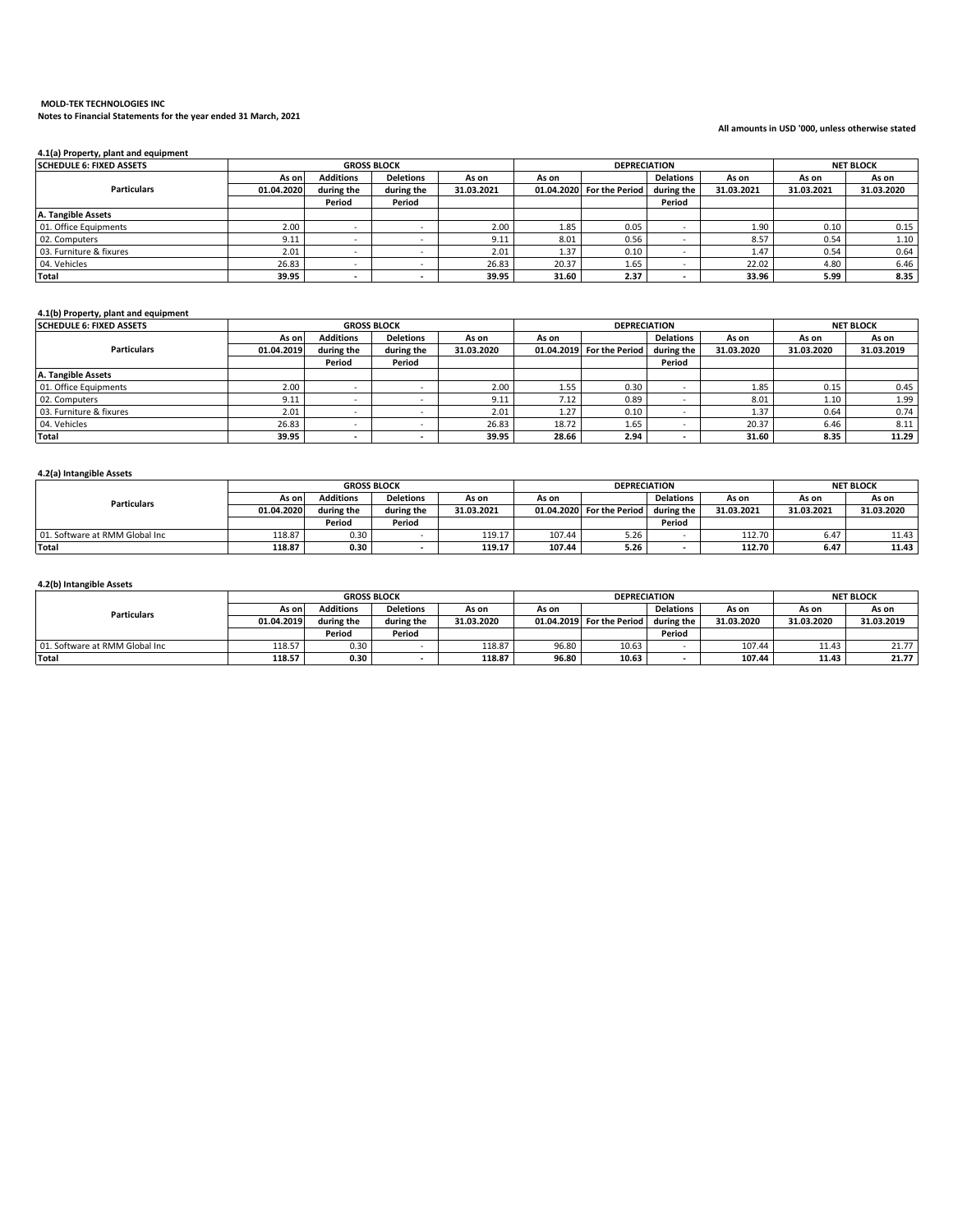# **STATEMENT OF CHANGES IN EQUITY FOR THE YEAR ENDED 31 MARCH, 2021**

| a. Equity share capital |             | All amounts in USD '000 unless otherwise stated |  |  |  |  |
|-------------------------|-------------|-------------------------------------------------|--|--|--|--|
| Particulars             | <b>Note</b> | Amount                                          |  |  |  |  |
| As at 01 April, 2019    |             | 85.44                                           |  |  |  |  |
| Changes during the year |             |                                                 |  |  |  |  |
| As at 31 March, 2020    |             | 85.44                                           |  |  |  |  |
| Changes during the year |             |                                                 |  |  |  |  |
| As at 31 March, 2021    |             | 85.44                                           |  |  |  |  |

# **b. Other equity**

| <b>Particulars</b>           | <b>Note</b> | <b>Note</b> |
|------------------------------|-------------|-------------|
| Balance as at 1 April, 2019  |             | 93.90       |
| Profit for the year          |             | 25.60       |
| Balance as at 1 April, 2020  | 9           | 119.50      |
| Profit for the year          |             | 19.17       |
| Balance as at 31 March, 2021 |             | 138.67      |

The accompanying notes are an integral part of the financial statements.

As per our report of even date **For M.Anandam & Co., Chartered Accountants** (FRN: 000125S)

 Sd/- Sd/- Partner Director M. No 021012

Date: 07.06.2021 Date: 07.06.2021

# **On behalf of the Board**

M R Vikram **Prasad K. Raju** 

Place: Hyderabad Place: Goergia, United States of American Place: Goergia, United States of American Place: Goergia, United States of American Place: Goergia, United States of American Place: Goergia, United States of Amer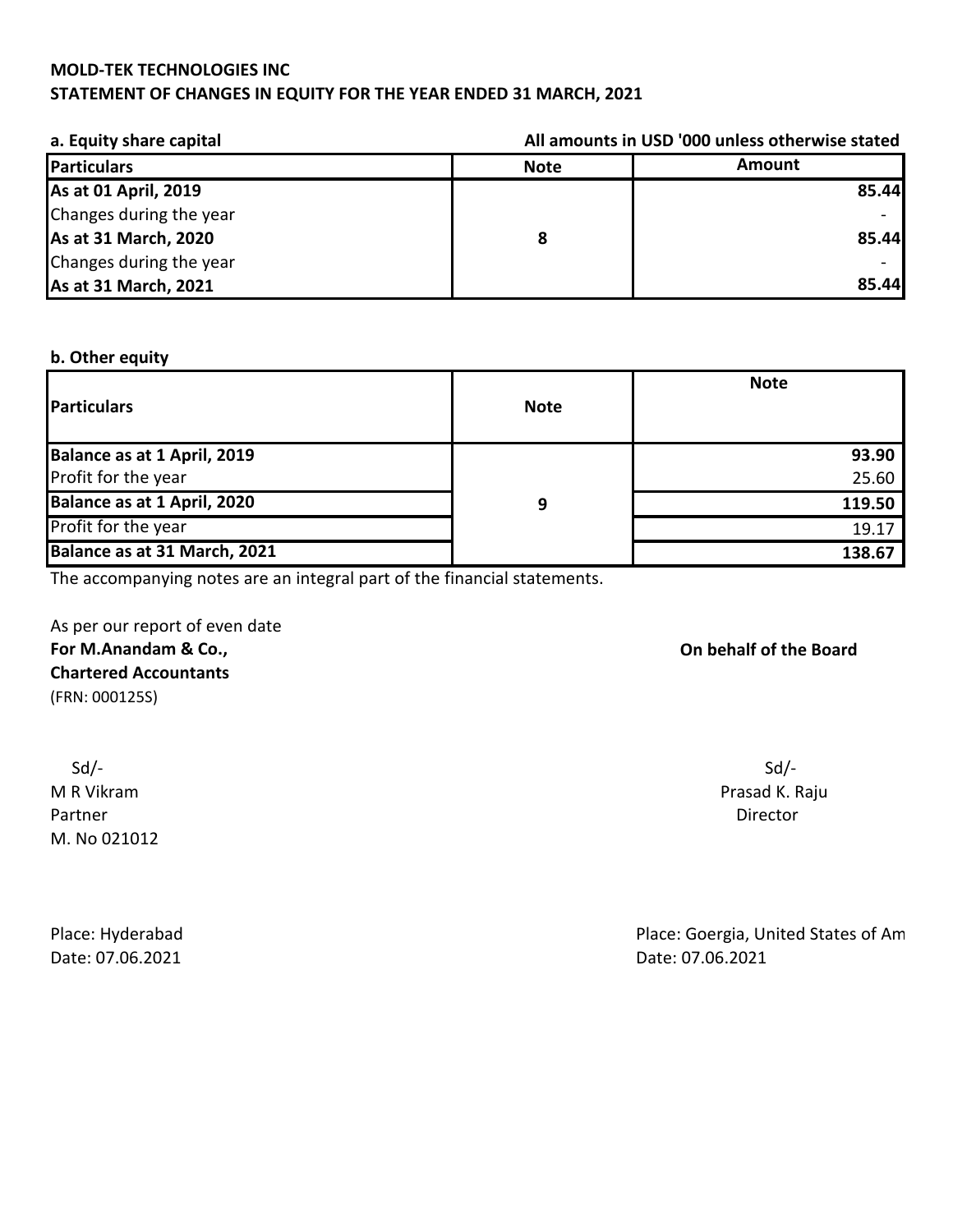**Notes to Financial Statements for the year ended 31 March, 2021**

**All amounts in ₹ '000, unless otherwise stated**

**11. Revenue from operations**

| <b>Particulars</b> | Year ended     | Year ended     |
|--------------------|----------------|----------------|
|                    | 31 March, 2021 | 31 March, 2020 |
| Sale of services   | 9391.52        | 10385.16       |
| I TOTAL            | 9391.52        | 10385.16       |

**12. Other income**

| <b>Particulars</b>   | Year ended     | Year ended     |  |
|----------------------|----------------|----------------|--|
|                      | 31 March. 2021 | 31 March. 2020 |  |
| Miscellaneous income | 147.19         | 173.63         |  |
| Ι τοται              | 147.19         | 173.63         |  |

### **13. Employee benefits expense**

|                    | Year ended     | Year ended     |
|--------------------|----------------|----------------|
| <b>Particulars</b> | 31 March. 2021 | 31 March. 2020 |
| Salaries and wages | 597.80         | 929.82         |
| TOTAL              | 597.80         | 929.82         |

## **14. Depreciation and amortization expense**

| <b>Particulars</b>                            | Year ended     | Year ended     |  |  |
|-----------------------------------------------|----------------|----------------|--|--|
|                                               | 31 March, 2021 | 31 March, 2020 |  |  |
| Depreciation on property, plant and equipment | 2.37           | 13.57          |  |  |
| Amortisation of intangible assets             | 5.26           | 0.00           |  |  |
| <b>TOTAL</b>                                  | 7.63           | 13.57          |  |  |

### **15. Other expenses**

| <b>Particulars</b>                         | Year ended     | Year ended     |
|--------------------------------------------|----------------|----------------|
|                                            | 31 March, 2021 | 31 March, 2020 |
| Repairs and maintenance                    | 48.40          | 74.55          |
| Insurance                                  | 53.18          | 51.49          |
| Rent                                       | 20.80          | 23.49          |
| Travelling and conveyance                  | 13.09          | 93.71          |
| <b>Bank charges</b>                        | 2.02           | 2.18           |
| Advertisement & sales promotion expenses   | 11.48          | 15.32          |
| Legal and professional consultancy fees    | 21.79          | 14.07          |
| Printing & stationery                      |                | 0.00           |
| Postage, telephone and courier expenses    | 9.75           | 14.87          |
| Subcontracting expenses to Others          | 94.31          | 111.51         |
| Subcontracting expenses to Holding Company | 8466.65        | 8968.10        |
| Bad debts written off                      | 169.57         | 216.29         |
| Miscellaneous expenses                     | 1.47           | 2.80           |
| <b>TOTAL</b>                               | 8912.51        | 9588.37        |

### **16. Reconciliation of tax expenses and the accounting profit multiplied by tax rate**

| <b>IParticulars</b>                               | Year ended<br>31 March, 2021 | Year ended<br>31 March, 2020 |
|---------------------------------------------------|------------------------------|------------------------------|
| Profit before income tax expense                  | 20.77                        | 27.03                        |
| Tax at the foreign tax rate of 7.7% (2020: 5.29%) | 1.60                         | 1.43                         |
| Tax expense                                       | 1.60                         | 1.43                         |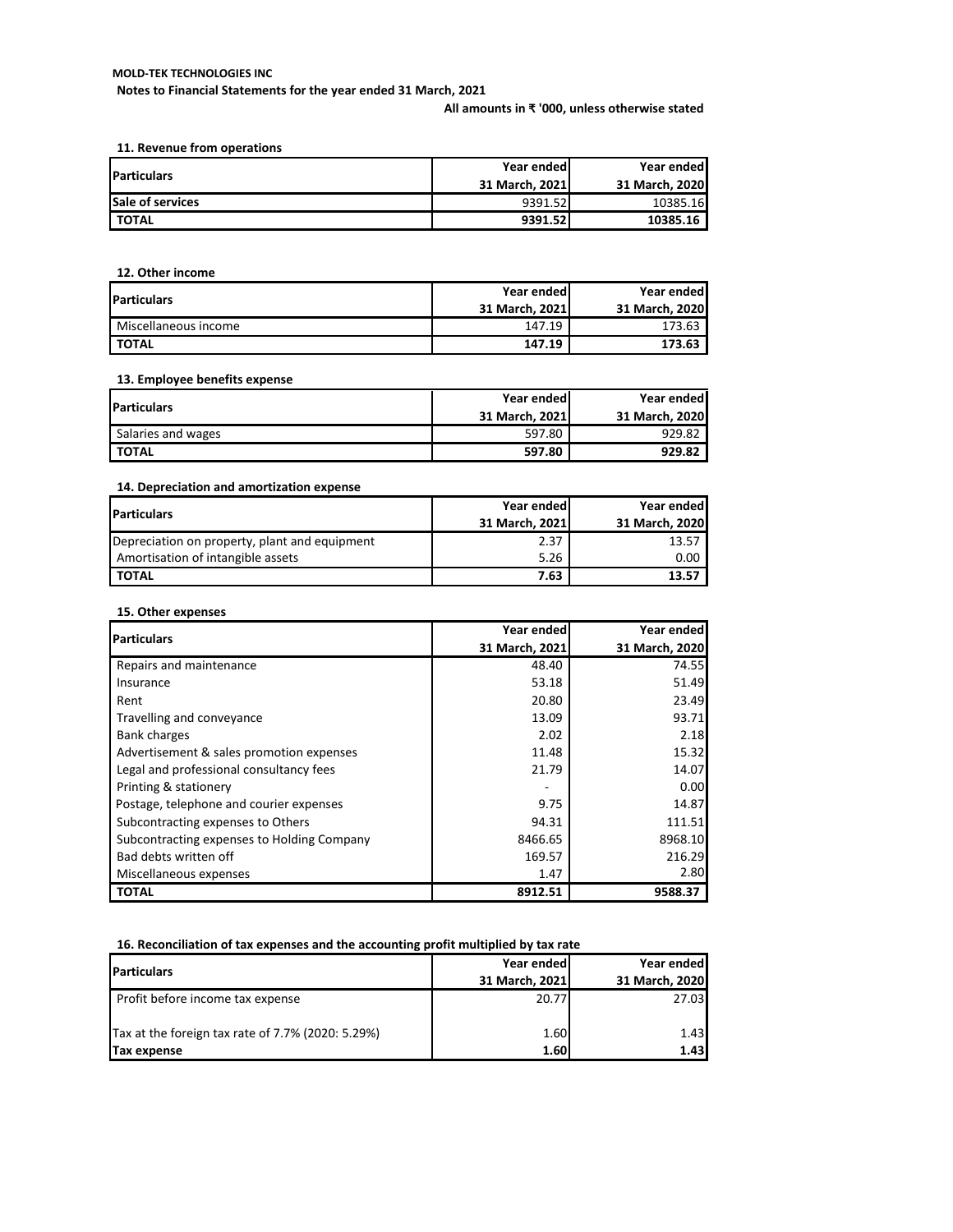### **Notes to Financial Statements for the year ended 31 March, 2021**

### **17. Employee benefits**

#### **Salary inflation risk:**

Higher than expected increases in salary will increase the defined benefit obligation.

#### **Demographic risk:**

This is the risk of variability of results due to unsystematic nature of decrements that include mortality, withdrawal, disability and retirement. The effect of these decrements on the defined benefit obligation is not straight forward and depends upon the combination of salary increase, discount rate and vesting criteria. It is important not to overstate withdrawals because in the financial analysis the retirement benefit of a short career employee typically costs less per year as compared to a long service employee.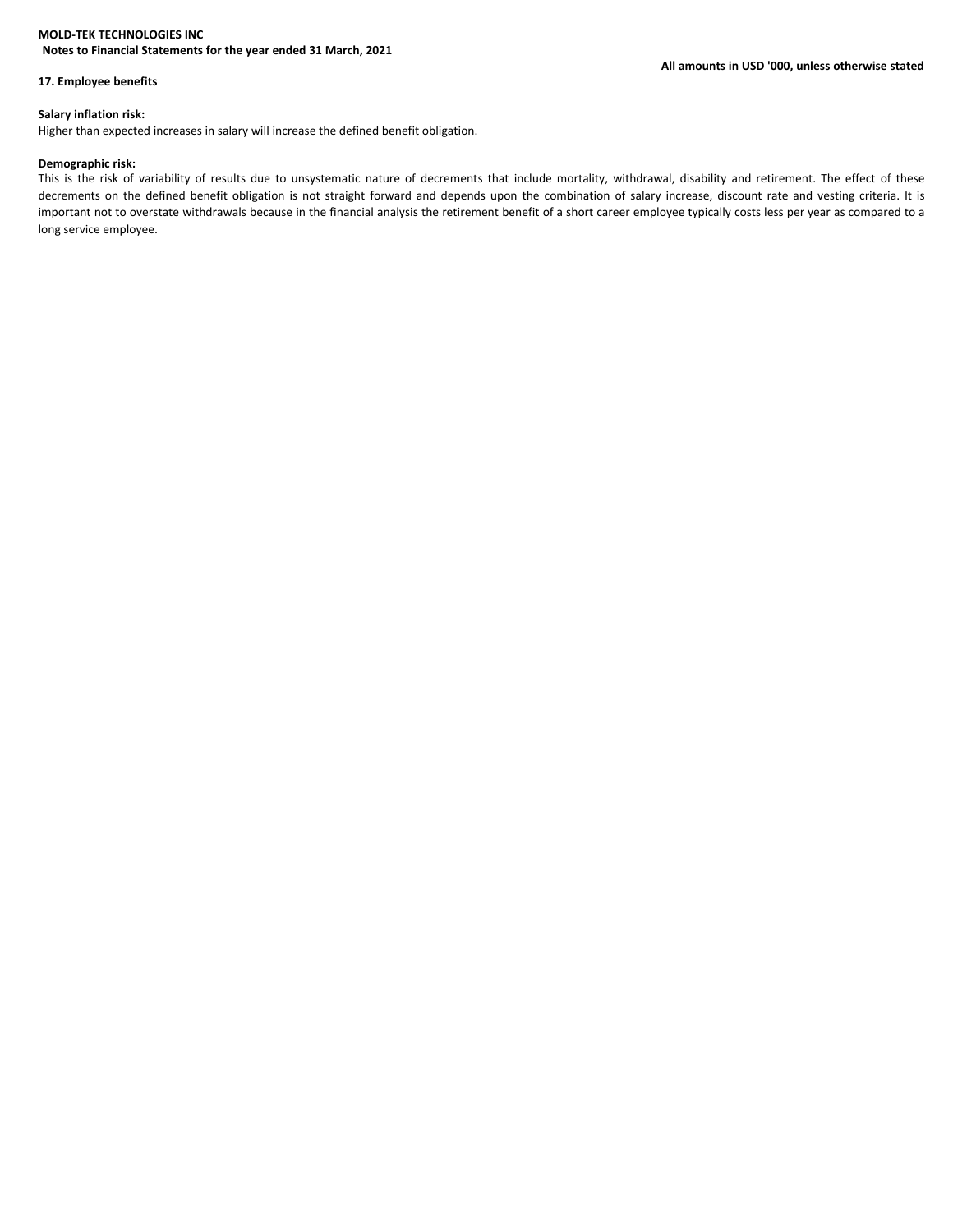#### **All amounts in USD '000, unless otherwise stated**

#### **18. Financial instruments and risk management**

#### **Fair values**

1. The carrying amounts of trade payables, other financial assests, trade receivables and cash and cash equivalents are considered to be the same as fair value due to their short term nature. The fair value of financial assets and liabilities is included at the amount at which the instrument could be exchanged in a current transaction between willing parties, other than in a forced or liquidation sale.

Set out below, is a comparision by class of the carrying amounts and fair value of the group's financial instruments, other than those with carrying amounts that are reasonable approximation of fair values:

#### **(i) Categories of financial instruments**

|                                   |                 | 31 March 2021 |                        | 31 March 2020 |           |
|-----------------------------------|-----------------|---------------|------------------------|---------------|-----------|
| <b>Particulars</b><br>Level       | Carrying amount | Fair value*   | <b>Carrying amount</b> | Fair value*   |           |
| <b>Financial assets</b>           |                 |               |                        |               |           |
| <b>Measured at amortised cost</b> |                 |               |                        |               |           |
| Non-current                       |                 |               |                        |               |           |
| Other financial assets            | 3               | 1.20          | 1.20                   | 1.20          | 6419.44   |
| <b>Current</b>                    |                 |               |                        |               |           |
| Trade receivables                 | 3               | 1709.93       | 1709.93                | 2126.46       | 196635.18 |
| Cash and Cash Equivalents         | 3               | 361.69        | 361.69                 | 573.70        | 16380.93  |
| <b>Total</b>                      |                 | 2072.82       | 2072.82                | 2701.36       | 219435.54 |
| <b>Financial liabilities</b>      |                 |               |                        |               |           |
| <b>Measured at amortised cost</b> |                 |               |                        |               |           |
| <b>Current</b>                    |                 |               |                        |               |           |
| <b>Trade Payables</b>             | 3               | 1861.17       | 1861.17                | 2516.20       | 2516.20   |
| <b>Total</b>                      |                 | 1861.17       | 1861.17                | 2516.20       | 2516.20   |

\*Fair value of instruments is classified in various fair value hierarchies based on the following three levels:

Level 1: Level 1 hierarchy includes financial instruments measured using quoted prices.

Level 2: The fair value of financial instruments that are not traded in an active market is determined using valuation techniques, which maximise the use of observable market data and rely as little as possible on entity specific estimates. If significant inputs required to fair value an instruments are observable, the instrument is included in Level 2.

Level 3: If one or more of the significant inputs are not based on observable market data, the instruments is included in level 3.

Management uses its best judgement in estimating the fair value of its financial instruments. However, there are inherent limitations in any estimation technique. Therefore, for substantially all financial instruments, the fair value estimates presented above are not necessarily indicative of the amounts that the group could have realized or paid in sale transactions as of respective dates. As such, the fair value of financial instruments subsequent to the reporting dates may be different from the amounts reported at each reporting date. In respect of investments as at the transaction date, the group has assessed the fair value to be the carrying value of the investments as these companies are in their initial years of operations obtaining necessary regulatory approvals to commence their business.

#### **19. Financial risk management**

The Company is exposed to market risk (fluctuation in foreign currency exchange rates, price and interest rate), liquidity risk and credit risk, which may adversely impact the fair value of its financial instruments. The Company assesses the unpredictability of the financial environment and seeks to mitigate potential adverse effects on the financial performance of the Company.

#### **(A) Credit Risk**

Financial assets of the Company include trade receivables which represents Company's maximum exposure to the credit risk.

With respect to credit exposure from customers, the Company has a procedure in place aiming to minimise collection losses. Credit Control team assesses the credit quality of the customers, their financial position, past experience in payments and other relevant factors. The Company's exposure to credit risk is influenced mainly by the individual characteristics of each customer. However, management also considers the factors that may influence the credit risk of its customer base, including default risk associate with the industry and country in which customers operate. Credit quality of a customer is assessed based on an extensive credit rating scorecard and individual credit limits are defined in accordance with this assessment. With respect to other financial assets viz., loans & advances, deposits with government, the credit risk is insignificant since the loans & advances are given to its employees only and deposits are held with reputable banks. The credit quality of the financial assets is satisfactory, taking into account the allowance for credit losses.

Credit risk on trade receivables and other financial assets is evaluated as follows:

#### **(i) Expected credit loss for trade receivable under simplified approach:**

| <b>Particulars</b>                   | 31 March 2021 | 31 March 2020 |
|--------------------------------------|---------------|---------------|
| Gross carrying amount                | 1709.93       | 2126.46       |
| <b>Expected credit losses (Loss</b>  |               |               |
| allowance provision)                 |               |               |
| Carrying amount of trade receivables | 1709.93       | 2126.46       |

#### **(ii) Significant estimates and judgements**

#### **Impairment of financial assets:**

The impairment provisions for financial assets disclosed above are based on assumptions about risk of default and expected loss rates. The group uses judgement in making these assumptions and selecting the inputs to the impairment calculation, based on the group's past history, existing market conditions as well as forward looking estimates at the end of each reporting period.

#### **(B) Liquidity risk**

Management monitors cash and cash equivalents on the basis of expected cash flows. Prudent liquidity risk management implies maintaining sufficient cash and the availability of funding to meet obligations when due and to close out market positions. group's treasury maintains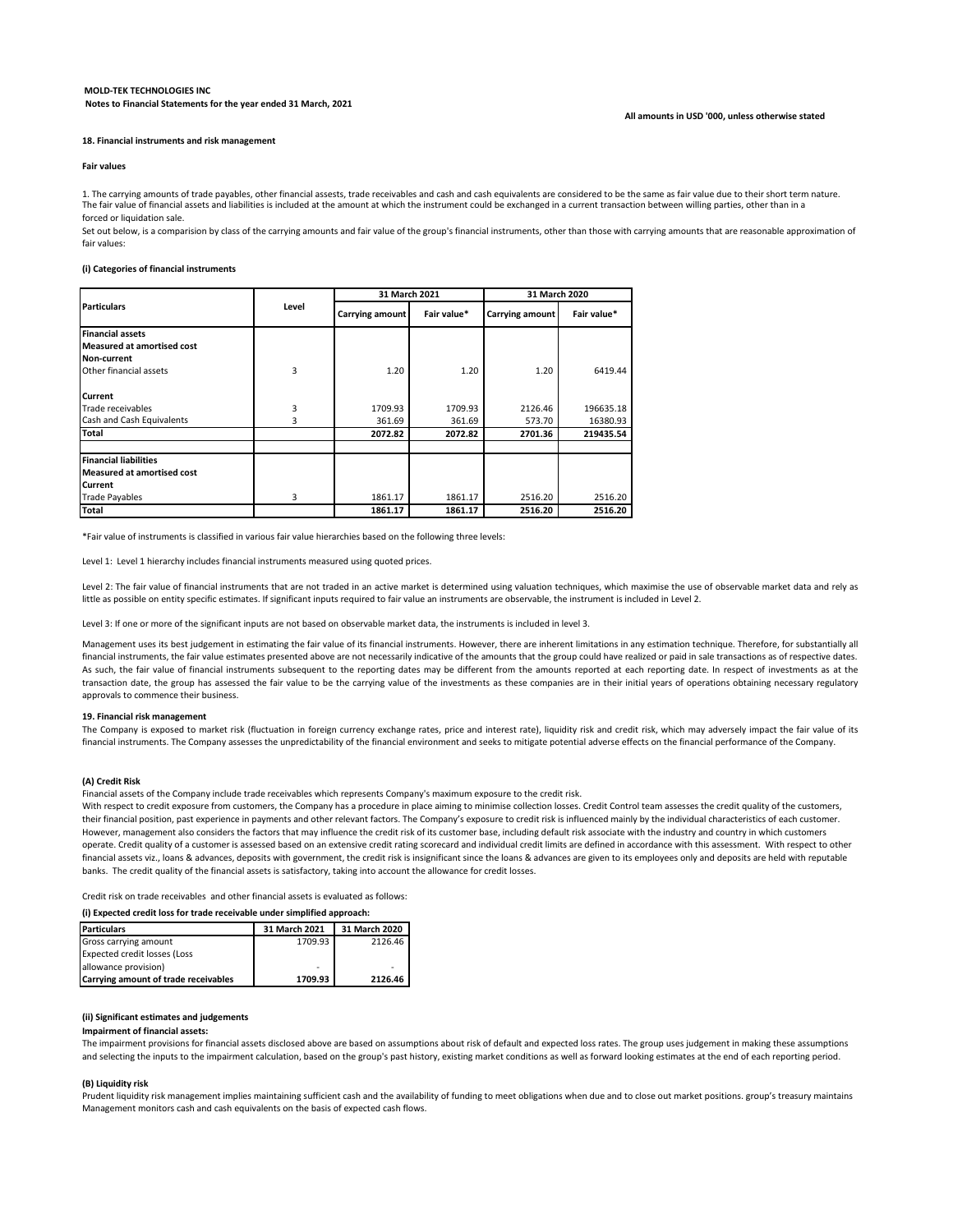#### **MOLD-TEK TECHNOLOGIES INC Notes to Financial Statements for the year ended 31 March, 2021**

#### **All amounts in USD '000, unless otherwise stated**

**(i) Maturities of Financial liabilities Contractual maturities of financial liabilities as at :**

|                       |                        | 31 March. 2021         |                        | 31 March. 2020         |  |
|-----------------------|------------------------|------------------------|------------------------|------------------------|--|
| <b>Particulars</b>    | Less than 12<br>months | More than 12<br>months | Less than 12<br>months | More than 12<br>months |  |
| <b>Trade Pavables</b> | 1861.17                |                        | 2516.20                | ٠                      |  |
| <b>Total</b>          | 1861.17                | ۰                      | 2516.20                |                        |  |

#### **20. Capital management**

#### **A. Capital management and Gearing Ratio**

For the purpose of the group's capital management, capital includes issued equity capital, share premium and all other equity reserves attributable to the equity holders. The primary objective of the group's capital management is to maximise the shareholder value.

The group manages its capital structure and makes adjustments in light of changes in economic conditions and the requirements of the financial covenants. The group monitors capital using a gearing ratio, which is debt divided by total capital. The group includes within debt, interest bearing loans and borrowings.

| <b>Particulars</b>                 | 31 March 2021 | 31 March 2020 |
|------------------------------------|---------------|---------------|
| <b>Borrowings</b>                  |               |               |
| Current                            |               |               |
| Non current                        |               |               |
| Current maturities of non-current  |               |               |
| borrowings                         |               |               |
| Equity                             |               |               |
| Equity share capital               | 85.44         | 85.44         |
| Other equity                       | 138.67        | 119.50        |
| <b>Total capital</b>               | 224.11        | 204.94        |
|                                    |               |               |
| Gearing ratio in % (Debt/ capital) | 0%            | 0%            |

In order to achieve this overall objective, the group's capital management, amongst other things, aims to ensure that it meets financial covenants attached to the interest-bearing loans and No changes were made in the objectives, policies or processes for managing capital during the years ended 31 March 2021 and 31 March 2020.